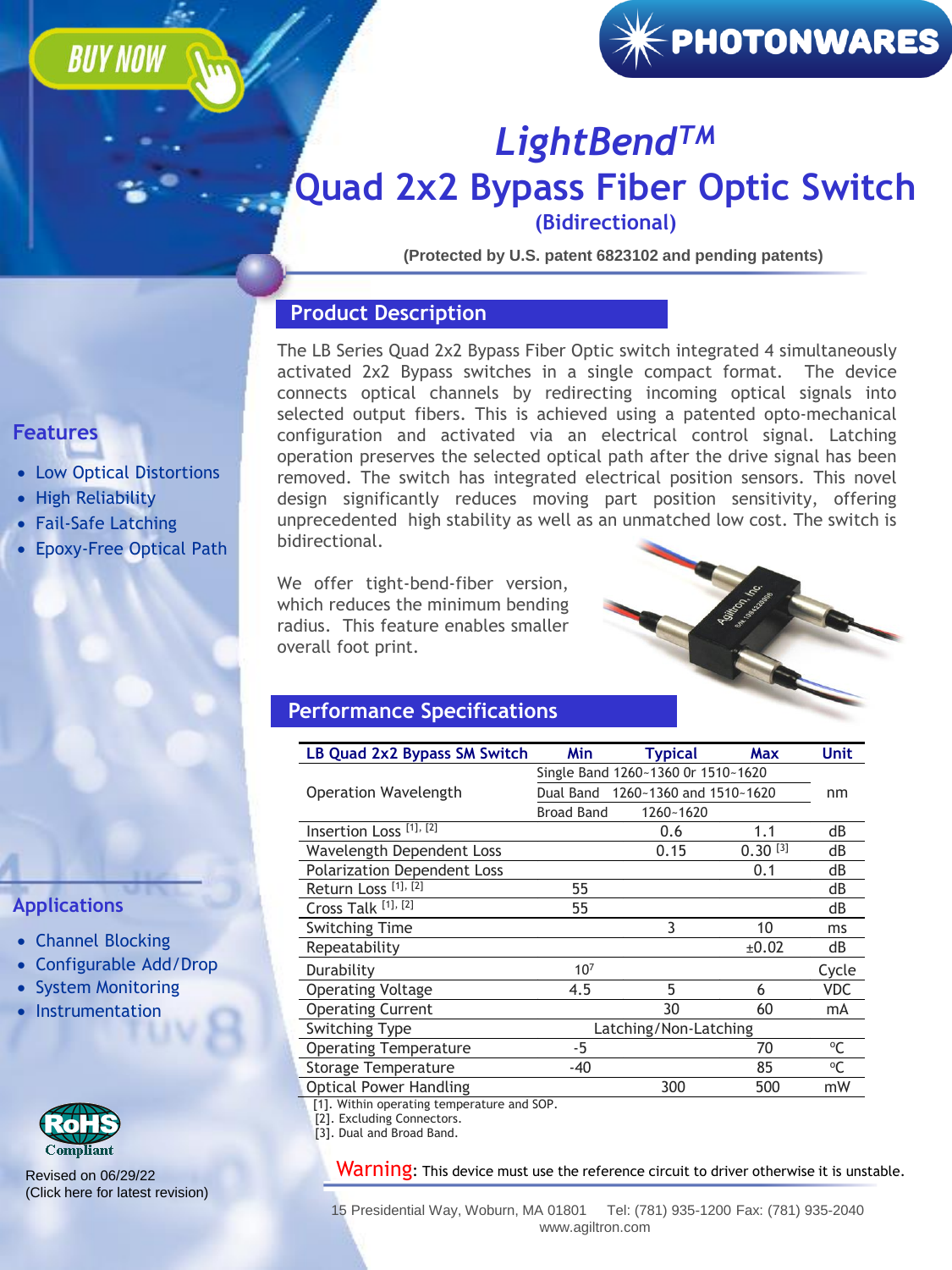## *LightBendTM*

### **Quad 2x2 Bypass Fiber Optic Switch**

**Mechanical Dimensions (Unit: mm)**



\*Product dimensions may change without notice. This is sometimes required for non-standard specifications.

#### **Electrical Driving Requirements**

The load is a resistive coil which is activated by applying 5V (draw ~ 40mA). However, the current flow direction must be correct otherwise it will cancel the permanent magnet inside causing instability. We strongly recommend to use the reference circuit to avoid major issues. We offer pushbutton elevation driver for verifications or convenient income inspection.

#### **Latching Type**

Application Note: Applying a constant driving voltage increases stability. The switches can also be driven by a pulse mode using Agiltron recommended circuit for energy saving.

| <b>Optical Path</b>                                                                                                              | Electric Drive |            | <b>Status Sensor</b> |       |                             |       |
|----------------------------------------------------------------------------------------------------------------------------------|----------------|------------|----------------------|-------|-----------------------------|-------|
|                                                                                                                                  | Pin 1          | Pin 8      | Pin 2-3              |       | Pin 3-4   Pin 5-6   Pin 6-7 |       |
| $1 \rightarrow 1$ '. $2 \rightarrow 2$ '<br>$3 \rightarrow 3$ ', $4 \rightarrow 4$ '<br>$5 \rightarrow 7$ ', $6 \rightarrow 8$ ' | <b>GND</b>     | 5V         | Close                | Open  | Open                        | Close |
| $1 \rightarrow 3$ '. $2 \rightarrow 4$ '<br>$5 \rightarrow 5$ '. $6 \rightarrow 6$ '<br>$7 \rightarrow 7$ ', $8 \rightarrow 8$ ' | 5V             | <b>GND</b> | Open                 | Close | Close                       | Open  |

#### **Non-Latching Type**

| <b>Optical Path</b>                                                                                                          | Electric Drive |            | <b>Status Sensor</b> |         |         |         |
|------------------------------------------------------------------------------------------------------------------------------|----------------|------------|----------------------|---------|---------|---------|
|                                                                                                                              | Pin 1          | Pin 8      | Pin 2-3              | Pin 3-4 | Pin 5-6 | Pin 6-7 |
| $1\rightarrow 1', 2\rightarrow 2'$<br>$3 \rightarrow 3$ ', $4 \rightarrow 4$ '<br>$5 \rightarrow 7$ ', $6 \rightarrow 8$ '   | No Power       |            | Close                | Open    | Open    | Close   |
| $1 \rightarrow 3$ '. $2 \rightarrow 4$ '<br>$5 \rightarrow 5$ ', $6 \rightarrow 6$ '<br>$7 \rightarrow 7', 8 \rightarrow 8'$ | 5V             | <b>GND</b> | Open                 | Close   | Close   | Open    |

 $\left[\mathcal{H}% _{1}\right]$  PHOTONWARES  $\left[ \mathcal{H}_{2}\right]$ 

#### **Functional Diagram**



#### **LBQB[1]- Type Wavelength** Switch **Package Fiber Type Fiber Length Connector** Quad 2x2=22 Special=00 1060=1  $C+L=2$ 1310=3  $1410 = 4$  $1550=5$ 850=8 1310 & 1550= 9 1260~1620=B Special=0 Latching=1 Non-Latching=2 Special=0 Standard=1 Special=0 SMF-28=1 Bare fiber=1 Special=0 900um tube=3 Special=0  $0.25m = 1$ 0.5m=2 1.0m=3 Special=0 None=1 FC/PC=2 FC/APC=3  $SCI/PC=4$  $SCIAPC=5$ ST/PC=6  $LC=7$ Duplex LC=8 Special=0

[1]. **LBQB**: **L**ight **B**end **Q**uad 2x2 **B**ypass Switch.



15 Presidential Way, Woburn, MA 01801 Tel: (781) 935-1200 Fax: (781) 935-2040 www.agiltron.com